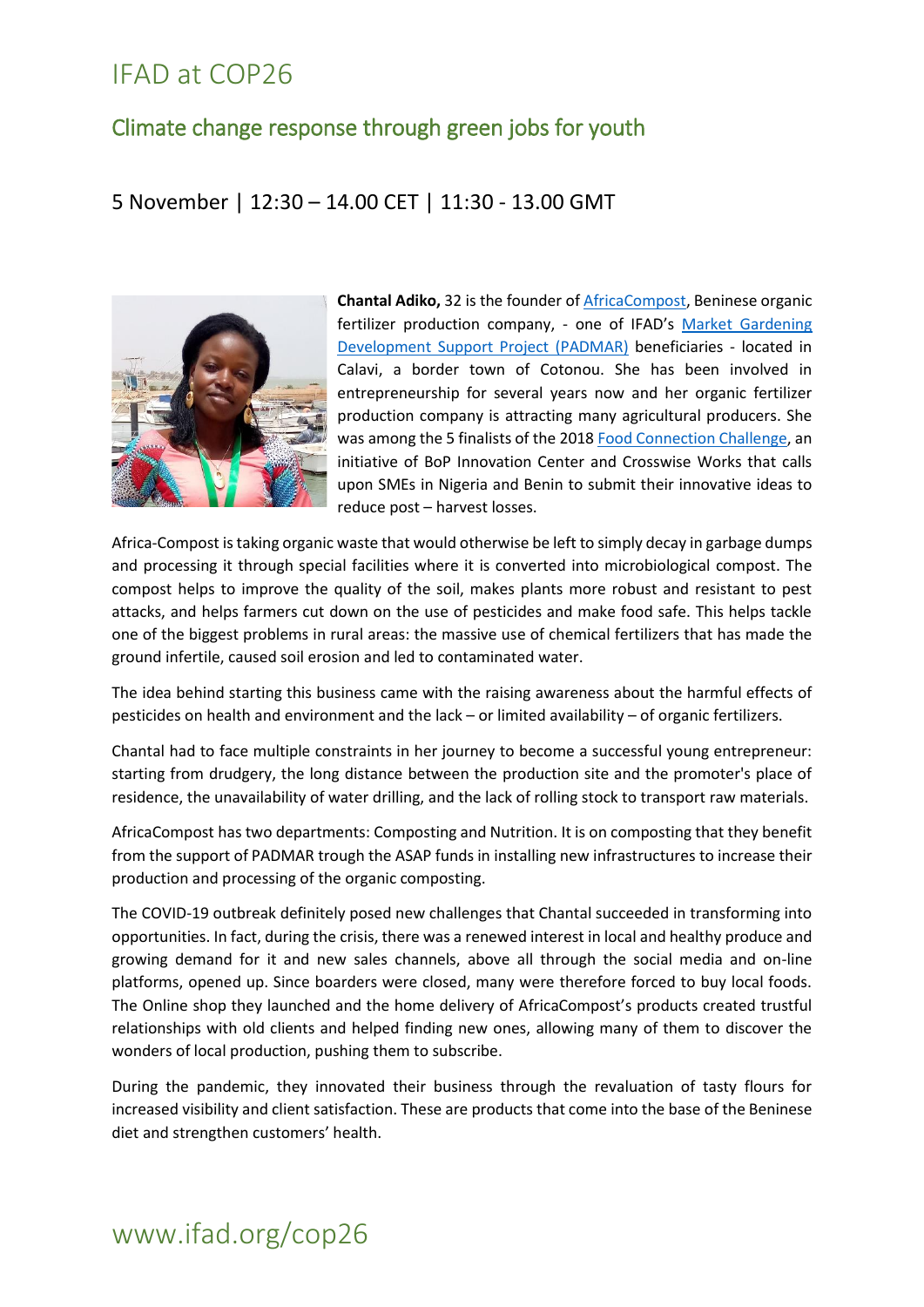Africa-Compost fertilizer is therefore facilitating production and processing of local crops, ensure soil conservation, environmental protection, and food security.

Besides her entrepreneurial success, she removed gender tags and stopped regarding this career path as no-go area for girls, showing how women can succeed in fields that have been traditionally reserved for men. This commitment places the young Chantal among the few women with a thirst for a better tomorrow. "We are at the beginning and the demands are already beyond us" she said. For this reason, the young company increases its production with each campaign. The objective of Chantal is to always increase the quantity of compost to 3000 tons and more. According to Chantal, entrepreneurship is a foundation for sustainable development.

Chantal Adiko is a young student in Master of Pharmacology and Cell Physiology at the University of Abomey-Calavi. She always underlines the importance of including agriculture in the curricula of primary and secondary schools since the learning and training needs of rural young people have not been systematically addressed in education agendas so far. Current learning/training opportunities in rural areas remain, in fact, insufficient to allow young people access the key skills and knowledge that will allow a smoother transition toward decent and rewarding "green jobs" for rural youth inside a productive and sustainable rural economy.



**Noel Nizeyimana** is a young greenpreneur from Rwanda. He has a bachelor degree in Agriculture (soil and environment management) and trained in solid waste management. Noel came up with business ideas while he was dealing with urban agriculture, and solid waste management issues as part of his undergraduate program in Soil and Environment Management in 2014 He saw that the waste management situation in Huye city, where his campus was located, was not well managed. The waste was piled up mostly in the streets and in unmanaged landfill sites, which lead to several serious health and social threats to the communities including diseases, insufferable

odour, leakage of pollutants into water sources, methane gas, and exposing the waste-collectors to toxic and hazardous substances.

After realizing that problems, he decided to create Greencare Rwanda which was officially registered in 2016 and licensed in 2017 by Rwanda Development Board (RDB) and Rwanda Utility and Regulations Authority (RURA) respectively. He came up with business ideas to provide sustainable solution for solid waste management by converting waste into valuable products, 75 -80% of that waste is biowaste which are converted into packaged compost branded grekompost by using windrow composting system, the loaded waste at the Facility are mixed due to the lack of separation of waste at source , the first step is sorting , the biodegradable waste are sorted and piled under a covered shed for efficient decomposition ,after 60 days of composting process , the compost are sieved for good quality of packaged organic fertilizers in bag of 50 kg for marketing and delivering to the farmers for soil fertility and productivity . The 15 % is the plastics waste which has being transformed into ecological pavers and bricks by mixing appropriate ratio of plastics to sand under a desired temperature as construction materials

## www.ifad.org/cop26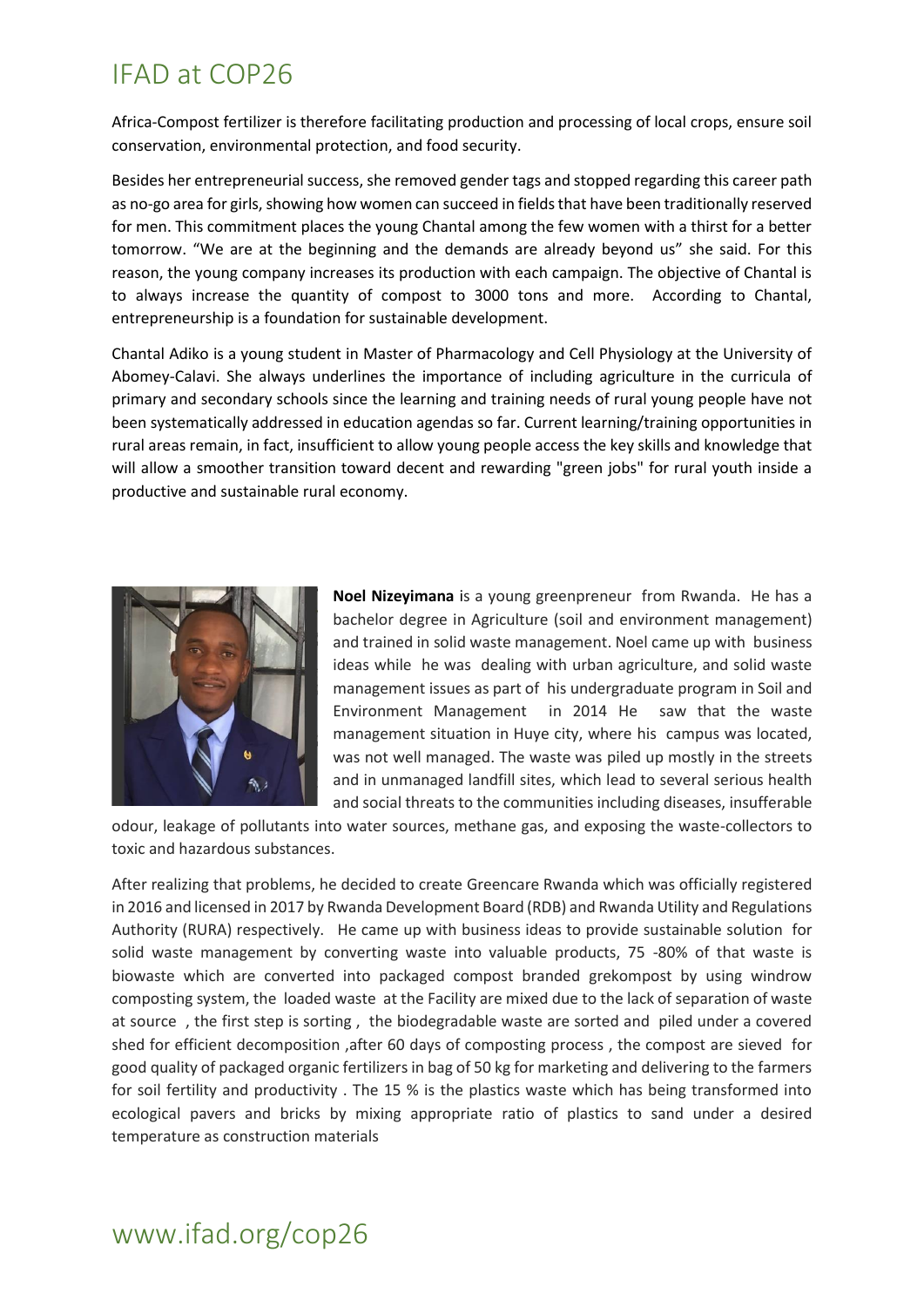Today Greencare Rwanda has a production capacity of 400 tons of compost per year and 2,560 meters squared of ecological pavers per year. we have employed 25 permanent young men and women working in compost and ecological pavers production, with five agro dealers' companies that distribute GreKompost to the farmers across the country.

Just like any business, challenges are inevitable. Among their day to day challenges include insufficient skills and knowledge on the best technology for solid waste management. "Lack of stakeholder's inclusivity for solid waste management implementation, lack of a proprietary model or policy for funding and financing solid waste management projects is still a problem.

This business responses to the climate change by reducing greenhouse gas like methane from landfilling, promoting circular economy by transforming waste into resource, creating the jobs for young people and women, reducing land contamination under water contamination of heavy metals from landfilling site.

In addition, Greencare is growing and scaling this model of solid waste management as sustainable solution to convert waste into resource, they have a target in 2025 to replicate this model to the 5 secondary cities for more production of compost, because % of Rwandan soil is acid with pH under 5,4 which are need more organic matter / compost to improve soil fertility and productivity, environmental protection and fight against climate change.

Greencare Rwanda ltd is a member of the Rwanda youth Agribusiness forum since for 2017 for benefit the opportunity for young people, like access to information, training and workshop for different agricultural practices, exchange and share technology, market opportunity and investors



**Sam Bbosa** is a Ugandan based in Kampala. Sam has a wealth of expertise and skills in labour markets and employment– including crosscutting themes of gender, youth and environment. With growing interest in sustainable rural livelihoods and development, he has in recent years advised a number of international development organisations on mainstreaming a green dimension in value chain analysis and market systems approaches. As an expert on green jobs, Sam is part of a two-man team currently assessing the potential for greening IFAD's Africa Agribusiness Hub program and implications for green jobs creation for youth. A Mo Ibrahim scholar, Sam holds an MSc Development

Studies from the School of Oriental and African Studies, University of London UK and a BSc Population Studies, Makerere University Kampala, Uganda.



**Drew Gardiner** is an Employment Policies Specialist and member of the Global Technical Team of the International Labour Organization's Employment Policy Department. He is responsible for advising governments and social partners on addressing employment issues in national development plans, including on green transitions, gender equality and digitalization. He was previously the Chief Technical Adviser of the ILO's "Taqeem Initiative" which undertakes impact evaluation of policies and

#### www.ifad.org/cop26